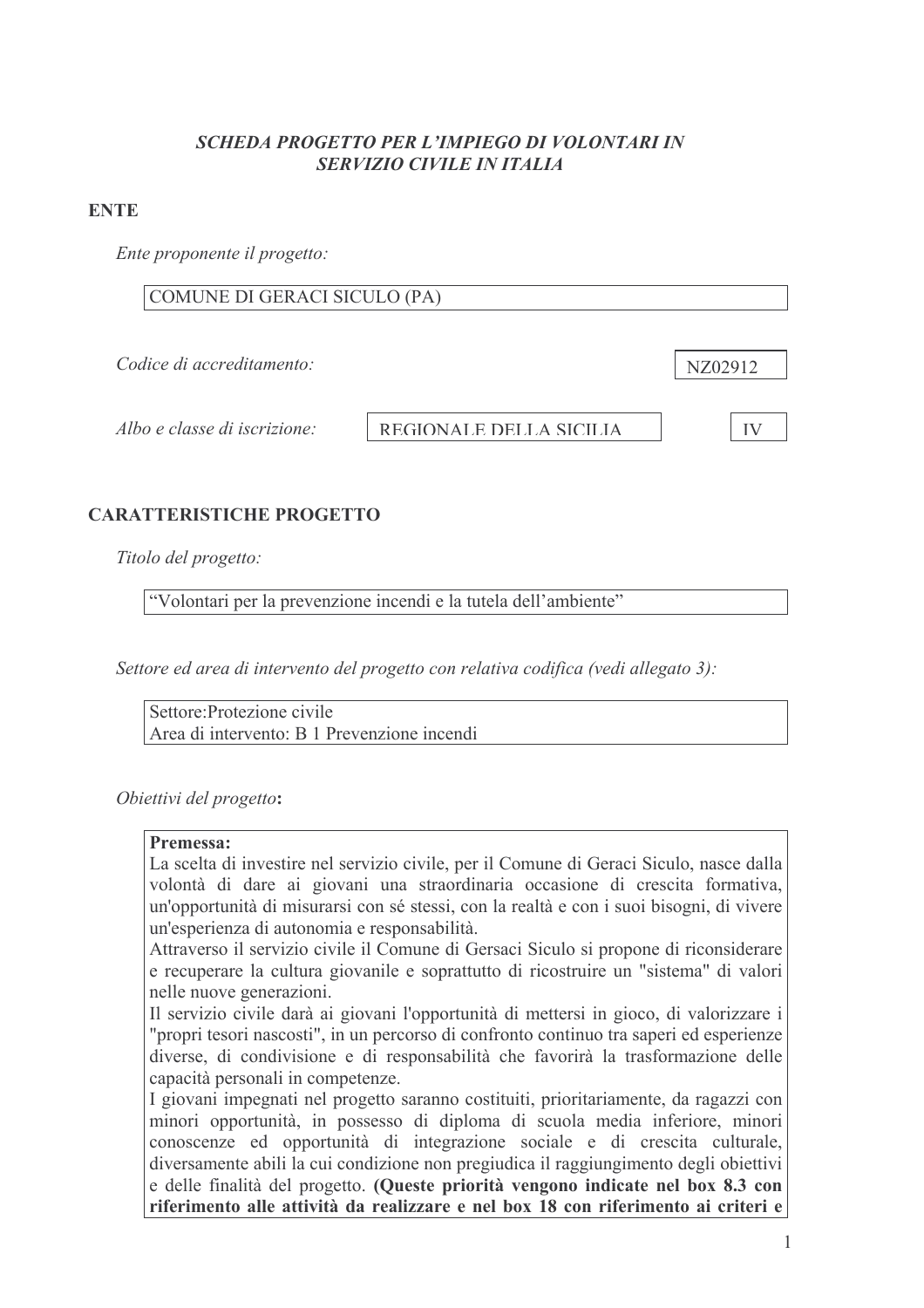#### modalità di selezione dei volontari).

Accompagnatore nei processi di cambiamento e di empowering sarà l'operatore locale di progetto, il volontario diventerà nella nostra realtà un'interfaccia ideale tra cittadino e sistema del welfare.

Il servizio civile sarà altresì uno strumento di crescita per la comunità locale e contribuirà a miglioramento degli standard di vita della stessa.

### Il problema

Il problema che il progetto intende affrontare, anche alla luce della grave emergenza e del grande aumento del numero di incendi boschivi delle ultime estati, riguarda la scarsa diffusione di una cultura della protezione e la necessità di intensificare la lotta agli incendi boschivi quali strumenti per tutelare meglio il nostro territorio e salvaguardare le vite umane.

L'emergenza a cui si è dovuto far fronte ha scosso le coscienze della popolazione e delle Istituzioni, ed ha portato alla luce una situazione di incapacità delle strutture locali di far fronte al problema, con un conseguente impiego delle risorse nazionali che si sono trovate a dover far fronte in molti casi a responsabilità proprie delle realtà locali e regionali del nostro paese.

Il progressivo abbandono delle aree marginali a destinazione agricola ha portato alla mancanza di quelle figure, gli agricoltori ed allevatori, che presidiavano costantemente il territorio preservandolo dall'abbandono, ovvero dal prevalere della macchia mediterranea su manufatti, come ad esempio i muri in pietra, tratturi e mulattiere, che costituiscono delle vere e proprie barriere all'incendio.

Quanto detto non prescinde dalla realtà evidente che i roghi sono per la quasi totalità di origine dolosa e che hanno inizio da punti a ridosso della rete viaria.

Mantenere un servizio di vigilanza e monitoraggio sull'inizio di roghi durante la stagione estiva fungerebbe da deterrente contro i piromani.

Il servizio comunale di Protezione civile, attraverso il gruppo comunale volontari di protezione civile e il servizio antincendio del Corpo Forestale regionale, registra annualmente, durante la stagione estiva un gran numero di interventi di spegnimento incendi boschivi

Negli anni dal 2008 al 2012 si sono registrati, nel territorio comunale, numerosissimi incendi nelle contrade San Calogero, Fegotti, Quacinara, San Piero-Canale, Ramusa, Sant'Anna, ecc. interessando centinaia di ettari di boschi e di ambienti di alto pregio naturalistico ricadenti in area del Parco delle Madonie.

#### Le cause del problema

Le cause che hanno determinato negli anni l'incremento del problema degli incendi boschivi in Italia, si possono riassumere in:

- la carenza diffusa di una cultura della prevenzione dei rischi e di una sensibilità nei confronti del patrimonio ambientale e naturalistico;

- l'esodo rurale, avviato intorno agli anni 50 ha prodotto un conseguente abbandono delle pratiche colturali che mantenevano in stato di efficienza la maggior parte dei boschi e, quindi, abbassandone la vulnerabilità;

- la mancanza di un sistema normativo che solo nel 2000 ha riordinato e disciplinato la materia introducendo (con la legge 353/2000) nuovi importanti aspetti legati alle attività di prevenzione:

- la diffusa pratica dell'esercizio del pascolo che, soprattutto in alcune aree della penisola, ha prodotto l'uso dell'incendio come strumento per creare o rinnovare la fertilità dei pascoli:

- l'atavica pratica di usare il fuoco come fattore per rivendicare presunti diritti, o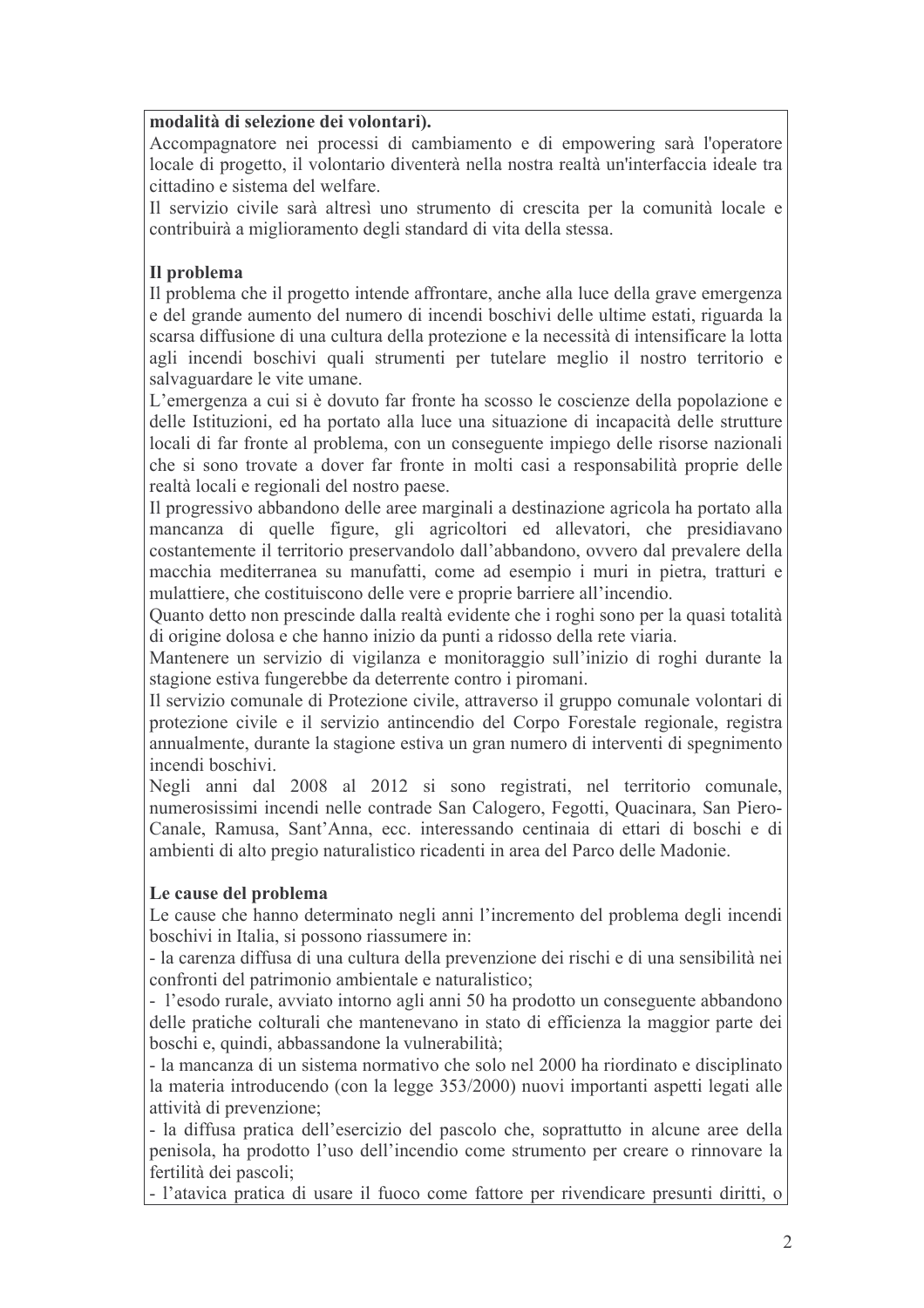agevolare, attraverso il cambio di destinazione d'uso dei territori bruciati, la speculazione edilizia:

- lo sviluppo, legato ad una regolamentazione precedente al 2000, di processi contorti che di fatto stimolavano il crescere di un settore di occupazione che si alimentava proprio attraverso il fuoco in foresta.

### Gli effetti sul contesto

Il persistere del problema degli incendi boschivi sul territorio nazionale, ha determinato l'insorgere di inevitabili effetti sul contesto di riferimento.

In primo luogo, emerge che situazioni di emergenza come quelle che si sono verificate negli ultimi anni, portano, come prima conseguenza, alla devastazione del patrimonio forestale, con conseguenti effetti sulla stabilità del territorio. L'esistenza degli alberi definisce la base ecosistemica per lo sviluppo della cosiddetta "biodiversità" che, attualmente, rappresenta un importante indicatore dello stato di salute degli ambienti naturali.

Il benessere delle civiltà è proporzionale alla presenza delle aree naturali e al loro stesso grado di salute. E il bosco, sotto il profilo delle scienze ecologiche, rappresenta il bene più prezioso su cui poi si sviluppano tutti i successivi livelli trofici. L'ultimo di questi livelli trofici è l'uomo. Ecco quindi perché la salute del bosco è direttamente collegata al benessere e alla salute dell'uomo.

E' poi inutile, almeno in questo contesto, illustrare nel dettaglio il carattere multifunzionale del bosco che, sommariamente, possiamo distinguere in questi fferenti valori: paesaggistico, ricreativo, difesa idrogeologica, produzione di materia prima rinnovabile, produzione di ossigeno, regolazione climatica e micro-climatica, indotto commerciale.

L'esperienza passata ci ricorda, inoltre, che il rischio incendi boschivi provoca gravi danni anche in termini di perdita di vite umane e di danni economici.

# Obiettivi generali

Gli obiettivi generali, definiti in relazione agli effetti del problema sul contesto di riferimento, possono essere riassunti nei punti seguenti:

- incentivare e promuovere la conoscenza e la cultura del volontariato fra le giovani generazioni;

- sostenere e valorizzare il Servizio Civile Volontario quale importante risorsa della comunità<sup>-</sup>

- favorire l'empowerment dei giovani e delle comunità locali;

- favorire la crescita personale, culturale delle giovani generazioni:

- costruire e diffondere fra i giovani una cultura del servizio e della partecipazione attiva, creativa e motivata;

- promuovere la nascita di una minoranza attiva capace di realizzare e diffondere suddette culture:

- diffondere la cultura della responsabilizzazione individuale e sociale;

- diffondere la cultura del lavoro per progetti e la cultura del pensare al futuro visto come sfida positiva con la quale misurarsi;

- promuovere la cultura della cittadinanza e dell'appartenenza che veda i volontari in servizio civile come soggetti che possano incentivare e veicolare comportamenti culturali, etico-morali ispirati ai principi della nostra costituzione;

- contribuire allo scardinamento della Non-Cultura del "clientelismo" e contribuire alla diffusione di una maggiore fiducia nelle istituzioni:

- promuovere la convivenza e la cooperazione fra i popoli educando alla Interculturalità intesa come accettazione e rispetto dell'altro "attraverso il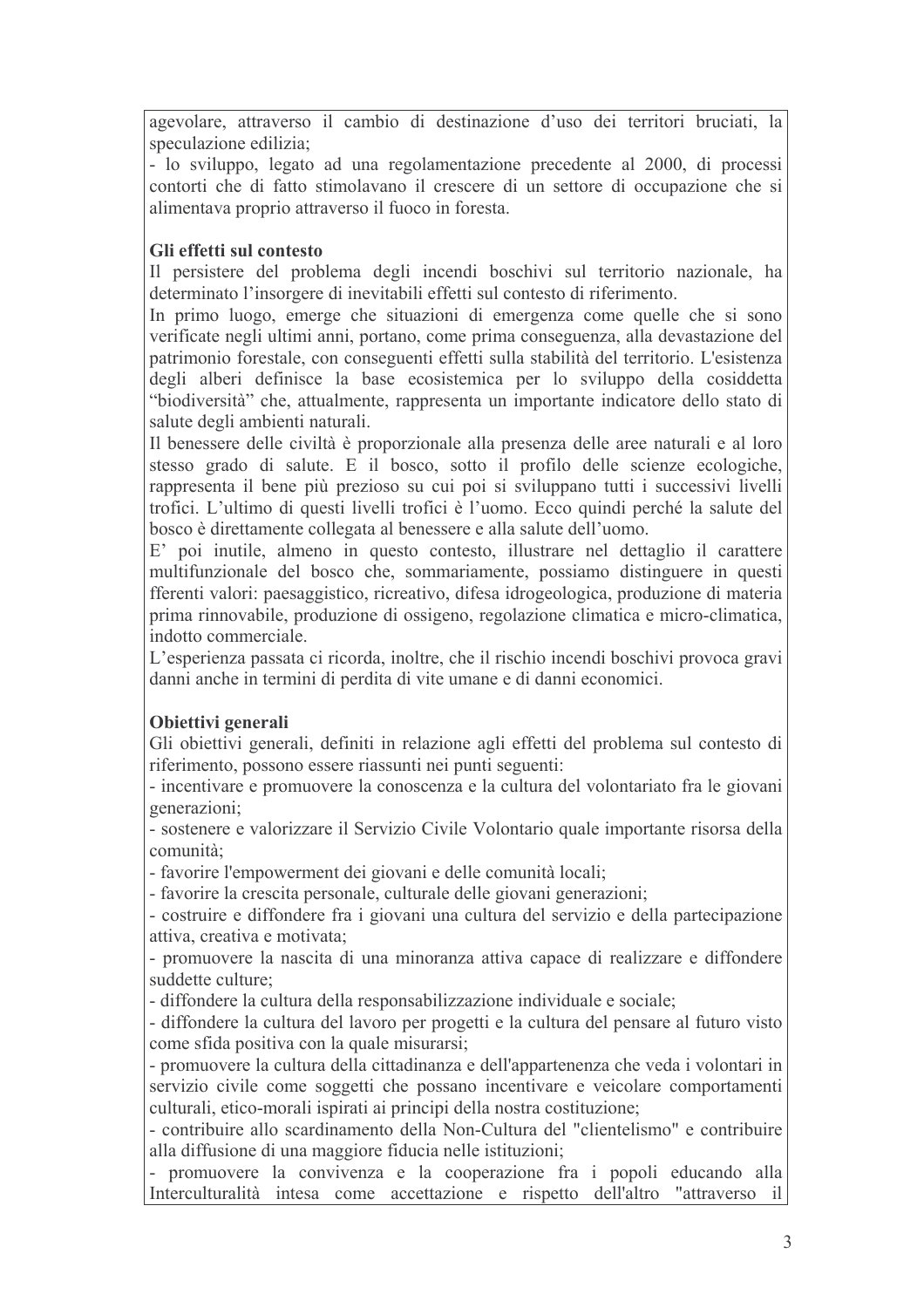riconoscimento della sua identità culturale in una prospettiva di dialogo, di comprensione, di collaborazione e di reciproco arricchimento:

- diffondere il rispetto delle regole di convivenza:

- favorire la maturazione di orientamenti che possano sostanziare l'iniziativa civica e la solidarietà umana:

- favorire processi di integrazione e inclusione sociale;

- promuovere la cultura della Pace e della Non-violenza, patrimonio valoriale ereditato dall'obiezione di coscienza;

- incentivare la nascita di "nuove forme" di difesa civile non armata e non violenta della patria intesa come comunità di persone che vivono in un territorio e condividono valori comuni fondati sull'ordinamento democratico;

- promuovere iniziative finalizzate a informare sulle opportunità di crescita e formazione offerte dal servizio civile nazionale;

-favorire scelte consapevoli da parte dei giovani che intendono vivere l'esperienza del servizio civile:

- tutelare il patrimonio boschivo e naturalistico, attraverso la diffusione della cultura di protezione civile, della vita umana, e alla riduzione di danni economici derivanti a seguito di incendi boschivi:

- le attività svolte saranno tese ad aumentare la sensibilità e la consapevolezza nella popolazione circa il valore civico di una cittadinanza attiva e partecipe dello stato dell'ambiente e del territorio.

- diffusione della conoscenza e del rispetto dei valori ambientali:

- effettuare un costante monitoraggio e controllo del territorio al fine di prevenire e accertare violazioni in materia ambientale;

- concorrere alla tutela del patrimonio naturale del comprensorio;

- partecipare ad interventi in caso di emergenze ambientali;

- promuovere e diffondere informazioni in materia ambientale favorendo una consapevole educazione ecologica attuata anche sulla base di programmi di sensibilizzazione.

- consentire ai giovani in servizio civile di svolgere le diverse attività progettuali previste, con l'acquisizione di un bagaglio esperenziale ricco di significati validi;

- assicurare la tutela del patrimonio delle aree naturali "pregiate" che circondano Geraci Siculo:

- effettuare interventi di manutenzione continua del territorio (bosco a ridosso delle abitazioni, piste tagliafuoco, strade di campagna, fossi laterali alle strade, sentieri di montagna) al fine di ridurre eventuali pericoli per le civili abitazioni al verificarsi di incendi boschivi e per rendere più fruibile l'intero territorio comunale.

- in attuazione del Piano Comunale di Protezione Civile, si cercherà di addestrare la popolazione sul come fronteggiare situazioni di rischio.

Si intende pertanto favorire l'educazione allo sviluppo sostenibile, che deve divenire un elemento strategico per la promozione di un comportamento critico e propositivo dei cittadini verso il proprio contesto territoriale. L'educazione ambientale contribuisce a ricostruire il senso di identità e le radici di appartenenza dei singoli gruppi, a diffondere la cultura della partecipazione e della cura per la qualità del proprio ambiente, creando anche un rapporto affettivo tra le persone, la comunità e la natura

In ordine a questo gruppo di obiettivi generali ai fini della valutazione saranno utilizzati:

| Strumenti | Indicatori                                |
|-----------|-------------------------------------------|
|           | n. soggetti che hanno aumentato il        |
|           | controllo e la percezione di potere sulla |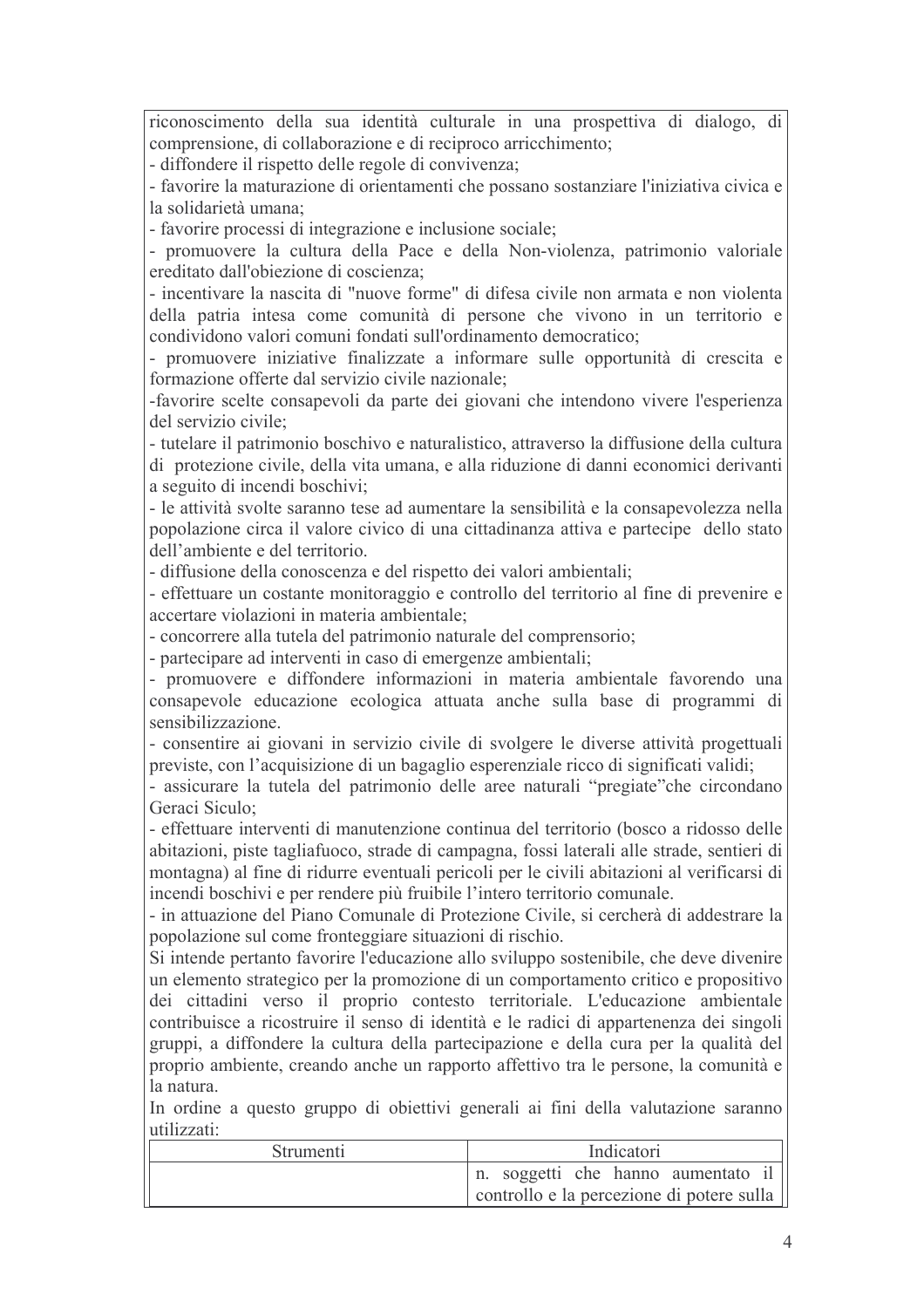|                                | propria vita e sulle proprie scelte;                                                                                                                                 |  |  |  |  |  |  |
|--------------------------------|----------------------------------------------------------------------------------------------------------------------------------------------------------------------|--|--|--|--|--|--|
|                                |                                                                                                                                                                      |  |  |  |  |  |  |
|                                | n. di soggetti che hanno attivato<br>processi di riflessione e di autoanalisi;                                                                                       |  |  |  |  |  |  |
|                                | soggetti che escono da<br>un<br>n.<br>atteggiamento passivo;                                                                                                         |  |  |  |  |  |  |
| Focus Group                    |                                                                                                                                                                      |  |  |  |  |  |  |
| Lavori di gruppo               | n. di soggetti che hanno maturato la<br>capacità di formarsi proprie opinioni<br>strutturate;                                                                        |  |  |  |  |  |  |
| <b>Brainstorming</b>           |                                                                                                                                                                      |  |  |  |  |  |  |
| Questionari di autovalutazione | n. di soggetti che hanno acquisito<br>competenze per la gestione<br>dei<br>conflitti;                                                                                |  |  |  |  |  |  |
| Cases studies                  |                                                                                                                                                                      |  |  |  |  |  |  |
| Giochi d'aula                  | n. di soggetti che hanno maturato le<br>capacità di problem solving;                                                                                                 |  |  |  |  |  |  |
|                                | n. di soggetti che hanno promosso<br>iniziative di solidarietà a favore di<br>soggetti diversamente abili;                                                           |  |  |  |  |  |  |
|                                | n. di soggetti che hanno maturato la<br>capacità di mettere in relazione diritti e<br>doveri,                                                                        |  |  |  |  |  |  |
|                                | n. di soggetti che hanno fatto propria la<br>filosofia del servizio civile;                                                                                          |  |  |  |  |  |  |
|                                | n. di soggetti che hanno maturato la<br>capacità di portare lo spirito e la cultura<br>servizio civile<br>del<br>negli<br>ambiti<br>familiari, sociali e lavorativi. |  |  |  |  |  |  |

# Obiettivi specifici

Sulla base dell'analisi del problema esaminato al punto 7.2, il progetto si pone come obiettivo specifico l'avvio di attività di prevenzione del rischio incendi boschivi attraverso lo sviluppo di una cultura volta alla salvaguardia e alla tutela dei boschi e allo sviluppo di attività di prevenzione dei rischi.

Le attività previste per il raggiungimento di questo obiettivo, si inseriscono nel quadro di una strategia di previsione e di prevenzione dei rischi del territorio indispensabile per la gestione e, soprattutto, la mitigazione dei rischi naturali.

Sono obiettivi specifici:

- informazioni alla popolazione sul rischio incendi boschivi;

- informazioni alla popolazione sulla determina sindacale per la lotta agli incendi boschivi che annualmente viene emanata;

- vigilanza antincendio durante i periodi estivi;

- manutenzione costante della superficie boscata situata a ridosso dell'abitato per una larghezza di 50 m, iniziando dai punti di maggior rischio per le abitazioni;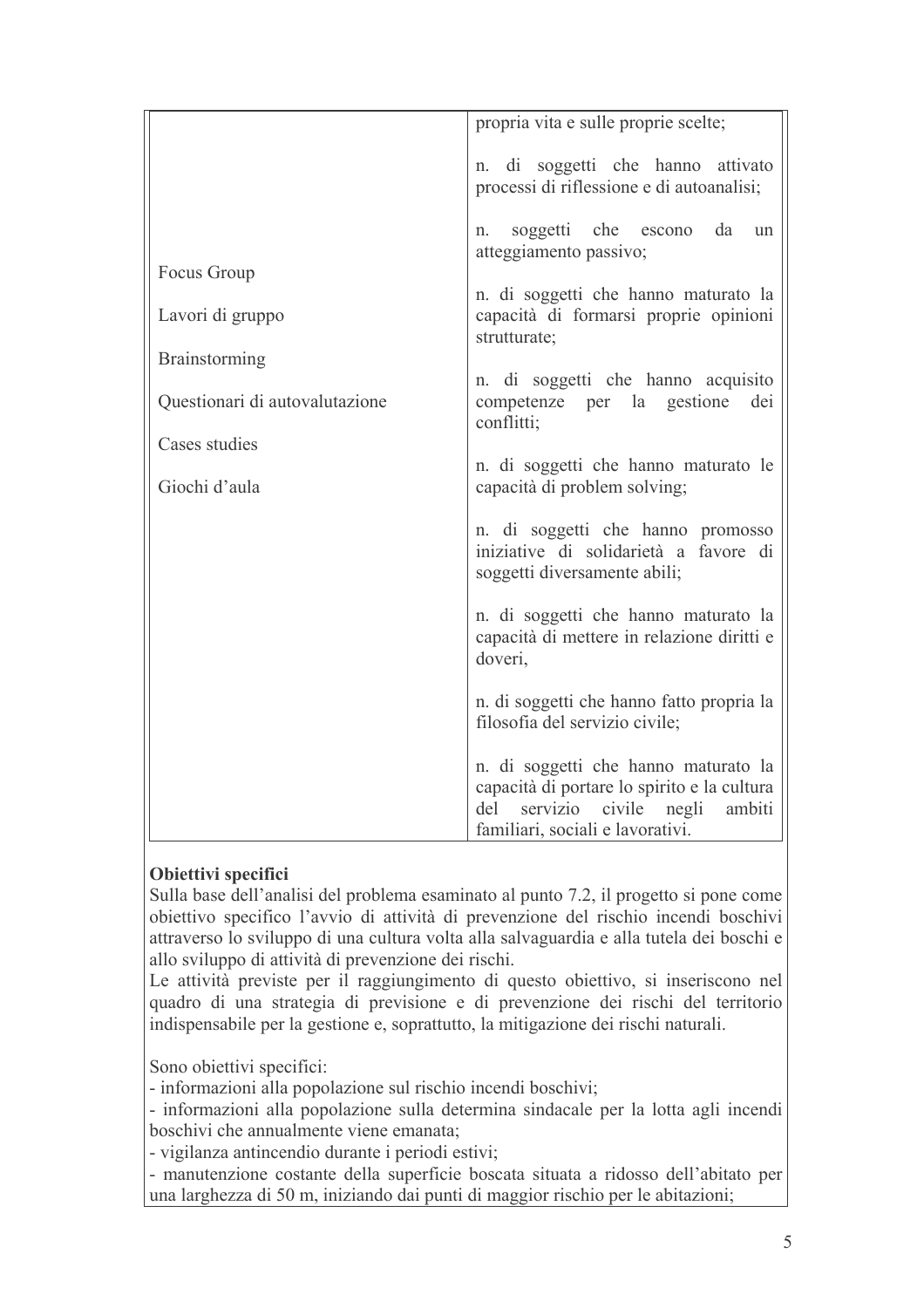- manutenzione costante delle piste tagliafuoco, delle strade di campagna e dei fossi stradali:

- provvedere alla distribuzione dell'opuscolo informativo redatto dal Comune e riguardante le modalità di comportamento della popolazione in caso di eventi calamitosi e di incendi:

- tutela, sorveglianza e monitoraggio delle aree naturali del Comune;

- cooperazione con gli Organi Istituzionali preposti alla lotta agli incendi;

- messa in rete degli Enti che intervengono nella tutela dell'ambiente;

- sensibilizzazione della popolazione sui temi della protezione civile;

- contrastare i fenomeni di degrado del territorio e di crescente impoverimento della diversità biologica e paesistica;

- favorire la ricerca di percorsi co-evolutivi dei sistemi economici ed ecologici attraverso la ricerca di forme innovative di interazione fra ambiente e società:

- favorire la cooperazione tra vari Enti responsabili della gestione settoriale;

- favorire il confronto sugli obiettivi di tutela del capitale naturale e ambientale e le istanze di sviluppo;

- favorire la nascita di una "rete ambientale" capace di integrare la conservazione delle risorse naturali e culturali e la loro fruizione:

- favorire l'uso e la fruizione sostenibile delle risorse naturali;

- migliorare la qualità del patrimonio naturalistico e culturale riducendone il degrado-abbandono;

- accrescere l'offerta di servizi finalizzati ad una corretta fruizione ambientale:

- favorire recupero e gestione delle aree verdi;

- favorire l'innalzamento degli standard qualitativi del territorio sotto il profilo della qualità ambientale:

- favorire una maggiore diffusione della cultura del"verde";

- favorire la conoscenza, la protezione del territorio al fine di mantenere il livello della biodiversità, ovvero della complessità delle associazioni animali e vegetali, le caratteristiche attuali del paesaggio e le risorse naturali e culturali presenti nelle aree verdi:

- favorire l'educazione e la formazione attraverso strutture e iniziative didattiche che possano incentivare una corretta fruizione delle aree verdi:

-favorire la consapevolezza dell'importanza della conservazione dell'ambiente naturale, e della riduzione dei rischi di trasformazioni dovute all'azione antropica diretta:

In ordine agli obiettivi specifici gli indicatori saranno:

l'effettiva realizzazione di programmi finalizzati alla promozione e valorizzazione del verde pubblico:

n. di attori locali coinvolti in questi programmi;

effettivo innalzamento degli standard qualitativi del territorio sotto il profilo ambientale<sup>.</sup>

n. interventi finalizzati al monitoraggio e controllo del territorio;

effettiva realizzazione di interventi di riqualificazione del verde;

indicazione dell'estensione superficiale riqualificata.

# Crescita personale

Sono obiettivi di crescita personale:

Favorire la crescita umana e culturale dei giovani;

Favorire la nascita e la crescita di una cultura del servizio civile e della partecipazione dei giovani;

Favorire la nascita e la crescita della cultura del rispetto, della comprensione e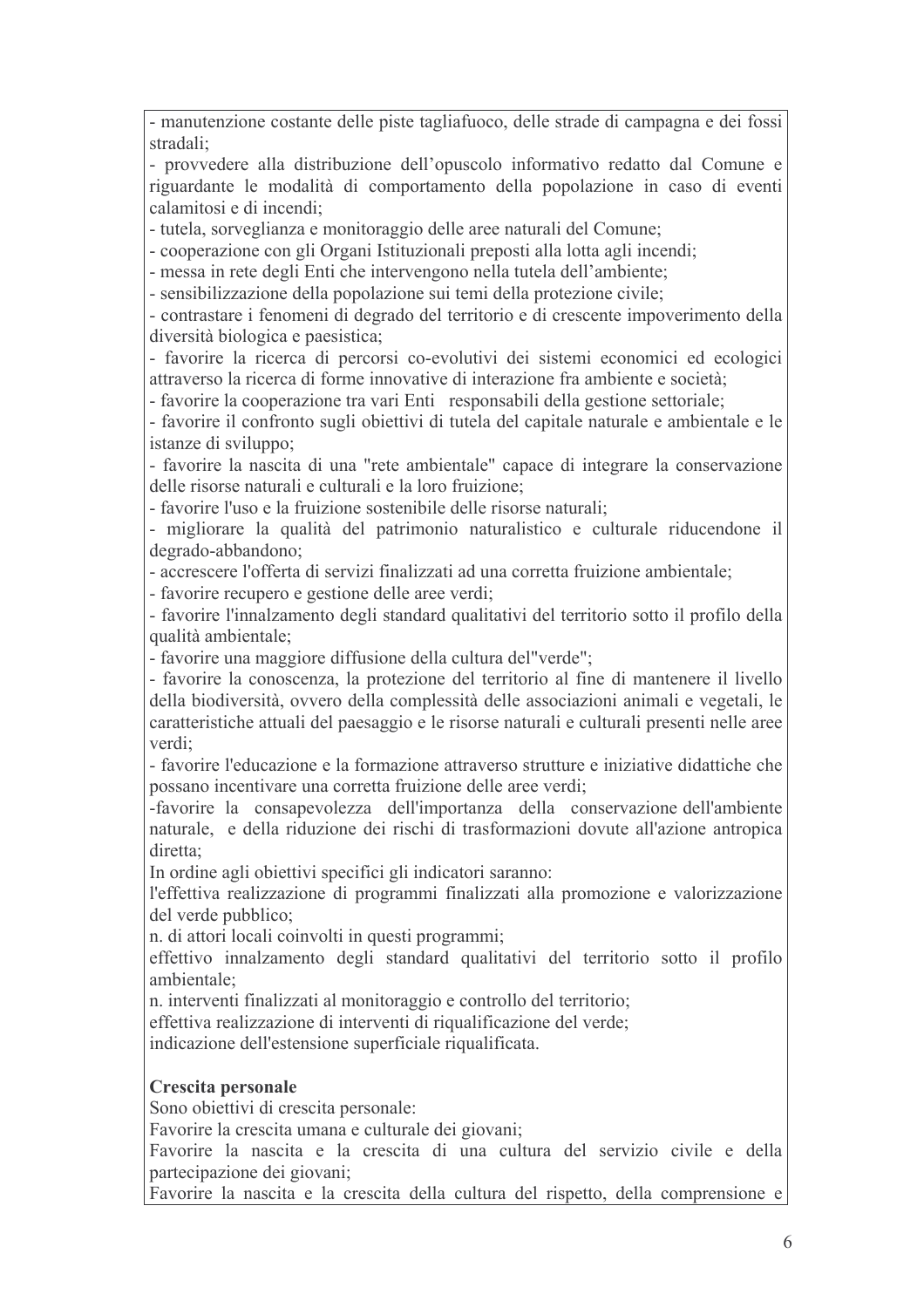dell'accettazione dell'Altro:

Favorire la nascita e la crescita del valore dell'inclusione sociale e della solidarietà umana

Gli elementi che caratterizzano la crescita personale dei volontari si ricollegano alle occasioni di socializzazione dell'esperienza di servizio civile come indicato nel bx 8.1.

In ordine a questo gruppo di obiettivi, ai fini della valutazione, saranno utilizzati:

| Strumenti                      | Indicatori                                                                                       |  |  |  |  |  |  |
|--------------------------------|--------------------------------------------------------------------------------------------------|--|--|--|--|--|--|
| Lavori di gruppo               | n. soggetti che hanno maturato una<br>cultura di servizio;                                       |  |  |  |  |  |  |
| <b>Brainstorming</b>           |                                                                                                  |  |  |  |  |  |  |
| Questionari di autovalutazione | n. di soggetti che hanno maturato i<br>valori della solidarietà umana;                           |  |  |  |  |  |  |
| Cases studies                  | n. di soggetti che hanno maturato i<br>valori del rispetto e dell'accettazione<br>del "diverso". |  |  |  |  |  |  |

### Obiettivi per giovani con minori opportunità

In coerenza con quanto previsto dal D. A. n. 1435 del 12 luglio 2012, il progetto si prefigge degli obiettivi a favore dei giovani con minori opportunità, con basso livello di scolarizzazione e con disabilità compatibili con le attività progettuali.

In particolare sono previsti i seguenti obiettivi per i giovani con minori opportunità:

- diffusione della cultura delle pari opportunità,
- diffusione della cultura della tolleranza e dell'accettazione delle differenze.
- diffusione della cultura della solidarietà sociale.
- colmare il gap nelle conoscenze derivanti dal basso livello di scolarizzazione.
- colmare il gap nelle competenze derivanti dal basso livello di scolarizzazione.
- colmare il gap nelle conoscenze derivanti da situazioni di disabilità,
- migliorare le abilità personali dei giovani con minori opportunità,
- migliorare le capacità relazionali dei giovani con minori opportunità.  $\overline{a}$

In ordine a questo gruppo di obiettivi, ai fini della valutazione, saranno utilizzati:

| Strumenti                                                               | Indicatori                                                                                                                                   |  |  |  |  |  |  |
|-------------------------------------------------------------------------|----------------------------------------------------------------------------------------------------------------------------------------------|--|--|--|--|--|--|
| Lavori di gruppo<br><b>Brainstorming</b><br>Incontri di socializzazione | n. soggetti che hanno maturato i valori<br>delle pari opportunità;<br>n. di soggetti che hanno maturato i<br>valori della solidarietà umana; |  |  |  |  |  |  |
|                                                                         | n. di soggetti che hanno maturato i<br>valori del rispetto e dell'accettazione<br>del "diverso".                                             |  |  |  |  |  |  |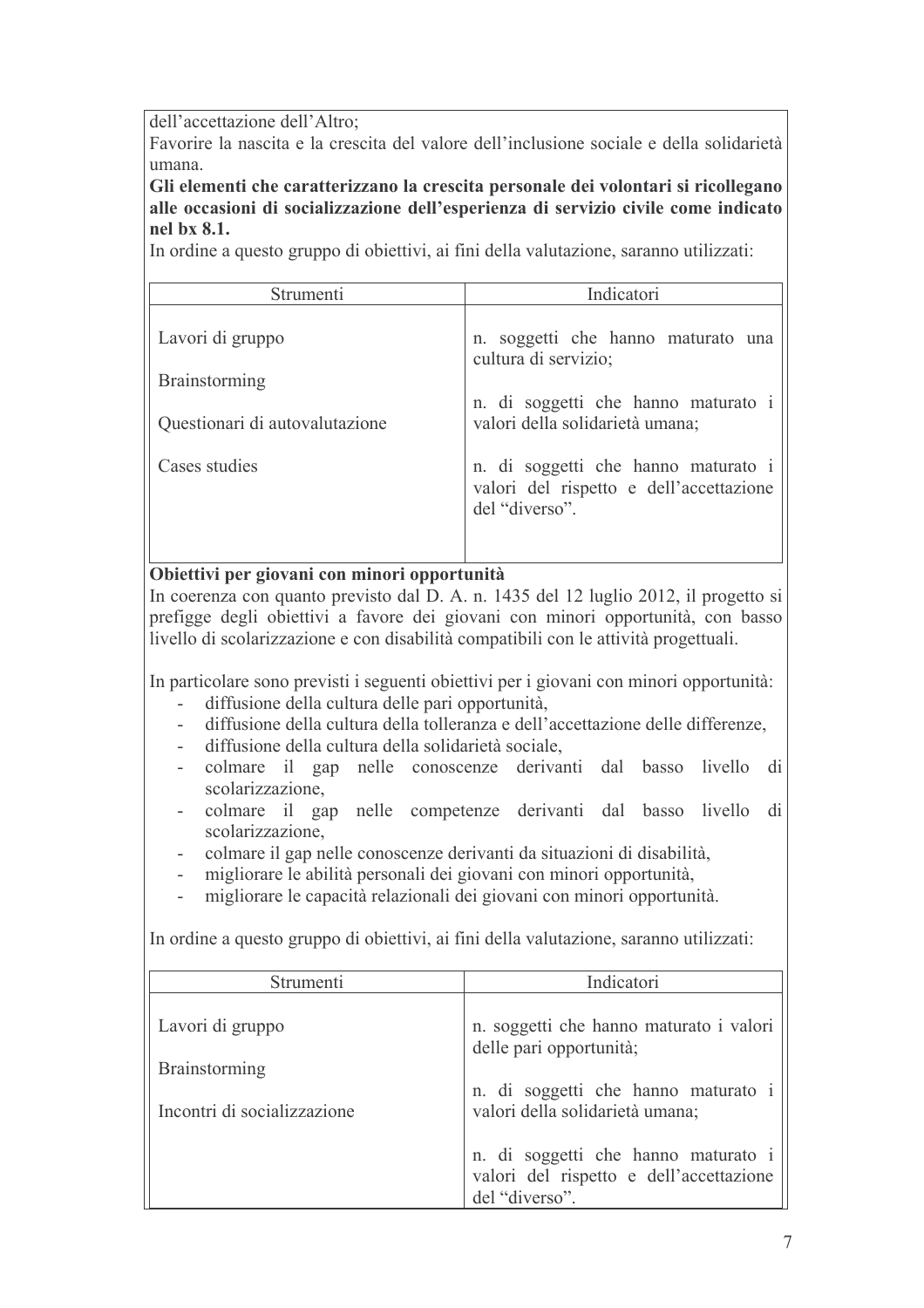#### **Crescita professionale**

Sono obiettivi di crescita professionale:

Favorire la trasformazione delle capacità personali in competenze spendibili nel mondo del lavoro:

Favorire durante l'espletamento del servizio civile delle work-experiences;

Favorire l'imprenditoria giovanile orientando i giovani a fare impresa utilizzando come fondi gli accantonamenti mensili e/o avvalendosi delle misure di agevolazione per i giovani imprenditori.

In ordine a questo gruppo di obiettivi generali ai fini della valutazione saranno utilizzati

| Strumenti                                       | Indicatori                                                                                                                                                                                                                                                                                                           |  |  |  |  |  |  |
|-------------------------------------------------|----------------------------------------------------------------------------------------------------------------------------------------------------------------------------------------------------------------------------------------------------------------------------------------------------------------------|--|--|--|--|--|--|
| Lavori di gruppo<br><b>Brainstorming</b>        | n. soggetti che hanno maturato la<br>capacità di rispettare i tempi e le regole<br>di un ambiente di lavoro;                                                                                                                                                                                                         |  |  |  |  |  |  |
| Questionari di autovalutazione<br>Cases studies | n. di soggetti che hanno maturato<br>capacità di approccio progettuale e<br>hanno maturato capacità di lettura di un<br>contesto sotto il profilo dell'analisi dei<br>bisogni, rapporto tra domanda e offerta<br>di beni e servizi;<br>n. di soggetti che hanno acquisito<br>competenze trasversali e professionali; |  |  |  |  |  |  |

#### Risultati attesi per i volontari e ricadute sul territorio

I risultati attesi per i volontari partecipanti al progetto sono:

- implementare i momenti di crescita personale e professionale,

- acquisire nuove abilità, competenze e capacità relazionali,

- acquisire maggiore e migliore conoscenza sul territorio, sull'ambiente, sull'uso razionale delle risorse, sulla sostenibilità ambientale,

- sperimentare le proprie potenzialità ed abilità in riferimento al settore dei beni ambientali

Il progetto si propone, con la realizzazione delle attività previste, il raggiungimento di risultati che possano essere stabili nel tempo e che possano segnare un primo passo verso la risoluzione del grande problema legato agli incendi boschivi.

Dall'analisi delle cause che hanno dato origine al problema, e facendo sempre riferimento al contesto in cui si andrà ad operare, i risultati attesi si configurano prevalentemente come una diffusione sempre più ampia e approfondita di una cultura di protezione civile e della tutela e rispetto dei boschi.

Il progetto, agendo sulla fascia più giovane della popolazione, vuole raggiungere tutti i cittadini, a partire, seppur in maniera indiretta, dal nucleo fondamentale della nostra società: la famiglia. In questo modo, ognuno imparerà ad essere partecipe e protagonista di un sistema, quello della protezione civile, che coinvolge tutti i livelli, dal singolo cittadino alle istituzioni più grandi e rappresentative.

Il coinvolgimento della popolazione avverrà sia attraverso l'avvio di programmi informativi e formativi orientati ai più giovani, sia attraverso la realizzazione di campagne di informazione sulla legalità in tema ambientale.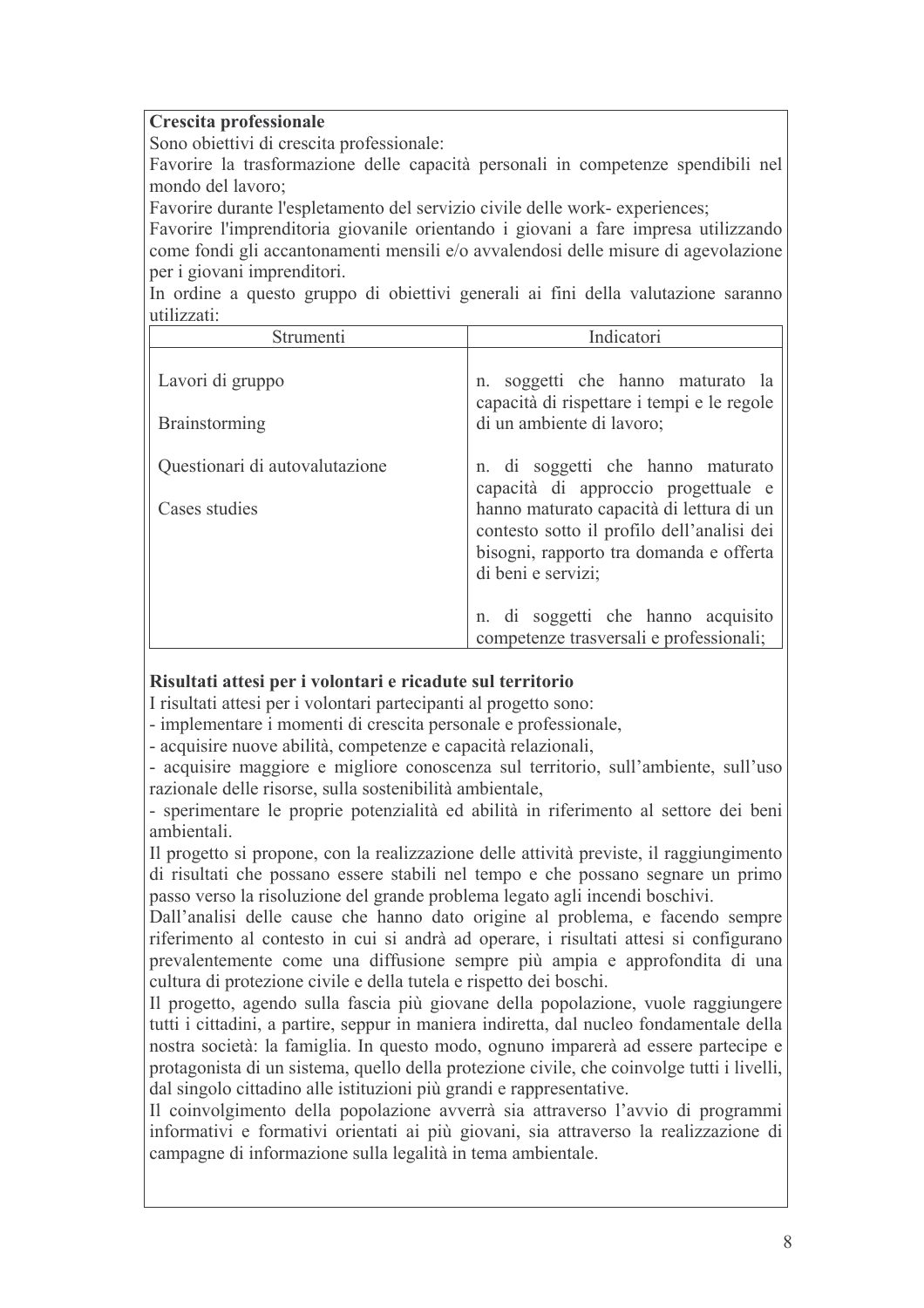### Indicatori dei risultati riferiti ai volontari

Facendo riferimento a quanto indicato negli obiettivi generali e specifici e, con riferimento ai volontari impiegati, ai percorsi di crescita personale e professionale, si individuano quattro sintetici indicatori che denotano il percorso di crescita:

- diffusione della cultura della cittadinanza attiva.
- diffusione della cultura del rispetto della dignità umana,
- competenze nella fruizione sostenibile delle risorse naturali e nella sorveglianza ambientale;
- $\equiv$ grado di socializzazione ed integrazione delle iniziative proposte.

Il progetto prevede un indicatore complessivo, riferito ai percorsi di crescita personale e professionale, del volontario, ed attraverso il quale gli stessi obiettivi potranno considerarsi raggiunti tenuto conto dei valori contenuti nella seguente griglia di valutazione:

| Obiettivo raggiunto                    | Indicatore percentuale |  |  |  |  |  |  |
|----------------------------------------|------------------------|--|--|--|--|--|--|
| Diffusione della cultura<br>della      | 30%                    |  |  |  |  |  |  |
| cittadinanza attiva                    |                        |  |  |  |  |  |  |
| Diffusione della cultura del rispetto  | 30%                    |  |  |  |  |  |  |
| della dignità umana                    |                        |  |  |  |  |  |  |
| Competenze nella fruizione sostenibile | 20%                    |  |  |  |  |  |  |
| delle risorse naturali e nella         |                        |  |  |  |  |  |  |
| sorveglianza ambientale                |                        |  |  |  |  |  |  |
| Grado di socializzazione<br>ed         | 20%                    |  |  |  |  |  |  |
| integrazione delle iniziative proposte |                        |  |  |  |  |  |  |
| <b>TOTALE</b>                          | $100\%$                |  |  |  |  |  |  |

Verrà considerato pienamente raggiunto l'obiettivo della crescita del volontario se lo stesso riuscirà ad interiorizzare tutti gli aspetti di crescita proposti in progetto mediante la realizzazione delle diverse attività nell'anno di riferimento.

La soglia minima fissata per questo indicatore sintetico è 60%.

Nella griglia proposta gli aspetti relativi alla "diffusione della cultura della cittadinanza attiva" e alla "diffusione della cultura del rispetto della dignità umana", hanno un peso relativo maggiore degli altri indicatori in quanto viene ritenuto obiettivo prioritario da perseguire.

Per effettuare il processo di valutazione occorre passare dai dati qualitativi a dati quantitativi. Lo strumento che verrà utilizzato sarà quello del questionario da somministrare ai volontari ad inizio del percorso e successivamente alla fine di ogni trimestre, con riferimento ai quattro indicatori sopra evidenziati, associato ad un bilancio di competenze che verrà redatto dalle professionalità a supporto del progetto (psicologo, assistente sociale, ecc). (box 8.2) e (box 28)

# Indicatori dei risultati riferiti al contesto

Facendo riferimento a quanto indicato negli obiettivi progettuali, con riferimento al contesto territoriale del comune e del comprensorio, gli indicatori di risultato da prendere a base di valutazione sono: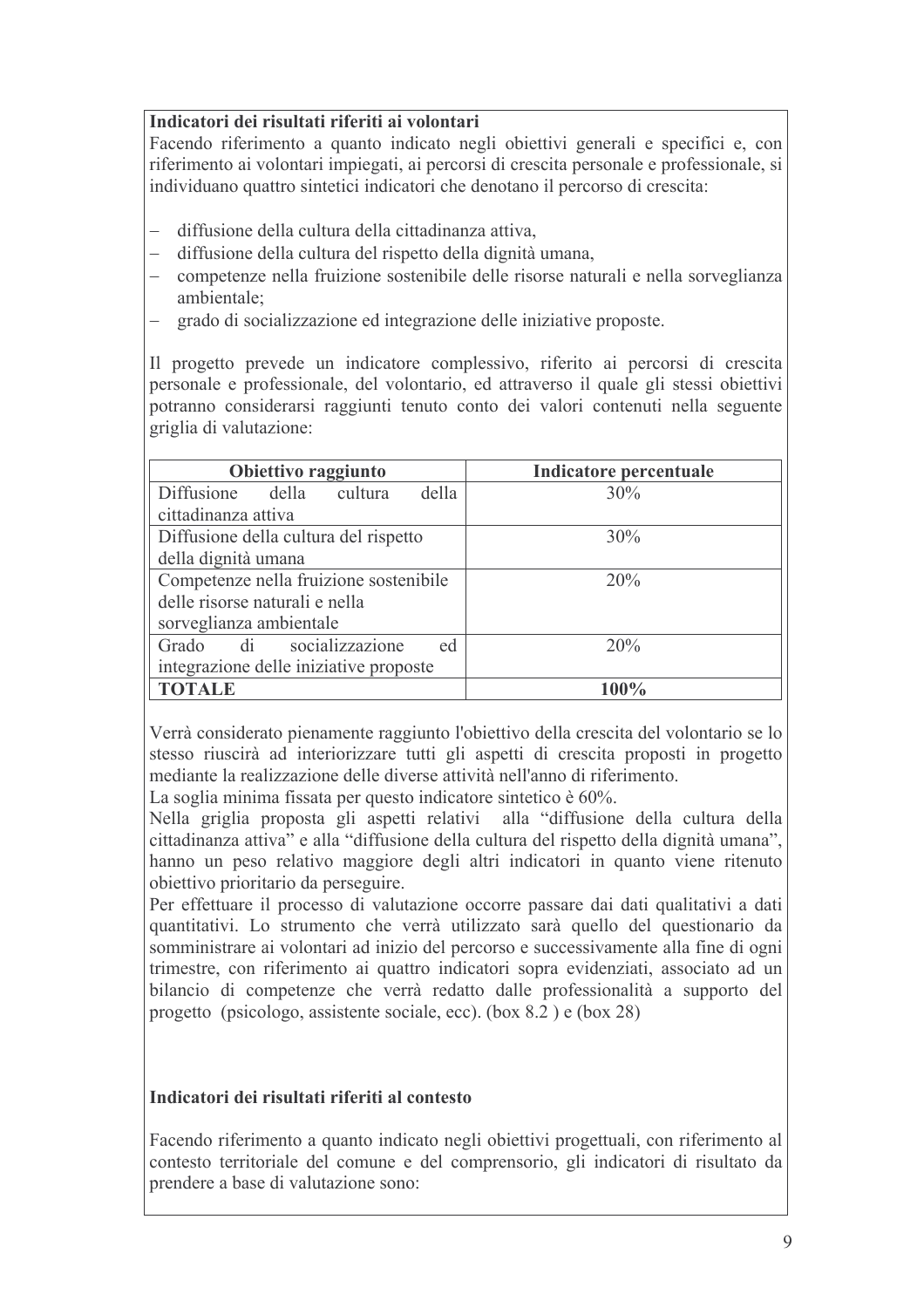- diffusione nella comunità locale della cultura della prevenzione e della difesa del territorio<sup>.</sup>
- trasferimento di buone prassi sul territorio;
- maggiore diffusione delle informazioni e migliore fruizione dei servizi;
- tutela dell'ambiente, delle aree di parco e delle zone SIC e ZPS;
- creazione di "reti ambientali" capaci di integrare la conservazione e la fruizione delle risorse naturali

Il progetto prevede una griglia di misurazione che si riferisce agli indicatori relativi al contesto territoriale secondo lo schema sotto indicato:

| Obiettivo raggiunto                                                     | Indicatore                                                           |  |  |  |  |  |  |
|-------------------------------------------------------------------------|----------------------------------------------------------------------|--|--|--|--|--|--|
|                                                                         | Diffusione della cultura della n. di categorie di soggetti che hanno |  |  |  |  |  |  |
| prevenzione e della difesa del territorio                               | migliorato le loro conoscenze                                        |  |  |  |  |  |  |
| Trasferimento di buone prassi sul n. di categorie di soggetti che hanno |                                                                      |  |  |  |  |  |  |
| territorio                                                              | maturato buone prassi                                                |  |  |  |  |  |  |
| Maggiore diffusione delle informazioni                                  | n. di punti di contatto tra i partecipanti                           |  |  |  |  |  |  |
| e migliore fruizione dei servizi;                                       | il progetto e gli altri portatori di                                 |  |  |  |  |  |  |
| Tutela dell'ambiente, delle aree di                                     | interessi                                                            |  |  |  |  |  |  |
| parco e delle zone SIC e ZPS;                                           |                                                                      |  |  |  |  |  |  |
| Creazione di "reti ambientali" capaci di   n. di reti strutturate       |                                                                      |  |  |  |  |  |  |
| integrare la conservazione e la fruizione                               |                                                                      |  |  |  |  |  |  |
| delle risorse naturali.                                                 |                                                                      |  |  |  |  |  |  |

Lo strumento che verrà utilizzato per la valutazione sarà quello della rilevazione dei dati oggettivi conosciuti ad inizio del progetto, di una rilevazione a metà percorso e di una rilevazione finale. Queste attività verranno realizzate dalle professionalità a supporto del progetto (psicologo, assistente sociale, ecc. (box 8.2) congiuntamente al responsabile dei servizi ambientali e di protezione civile del Comune e verranno messe a disposizione del responsabile del monitoraggio.

Descrizione del progetto e tipologia dell'intervento che definisca in modo puntuale le attività previste dal progetto con particolare riferimento a quelle dei volontari in servizio civile nazionale, nonché le risorse umane dal punto di vista sia qualitativo che *auantitativo:* 

Il progetto che coinvolgerà il volontario in servizio civile intende affrontare il tema della prevenzione contro incendi boschivi attraverso azioni specifiche quali:

sensibilizzazione della popolazione, informazione ed addestramento sul comportamento da tenere in caso di incendio o altro evento calamitoso;

- predisposizione ed effettuazione di interventi di manutenzione continua della superficie boscata ubicata a ridosso dell'abitato e delle aree a verde:

sistemazione delle piste tagliafuoco e delle strade di montagna e di campagna, da utilizzarsi in caso di incendi:

L'attività dei volontari del servizio civile si porrà ad integrazione e supporto di quanto viene svolto dai dipendenti comunali, dall'associazione di protezione civile e dai gruppi antincendio e quindi consisterà in attività di supporto a quanto normalmente viene svolto da questi soggetti.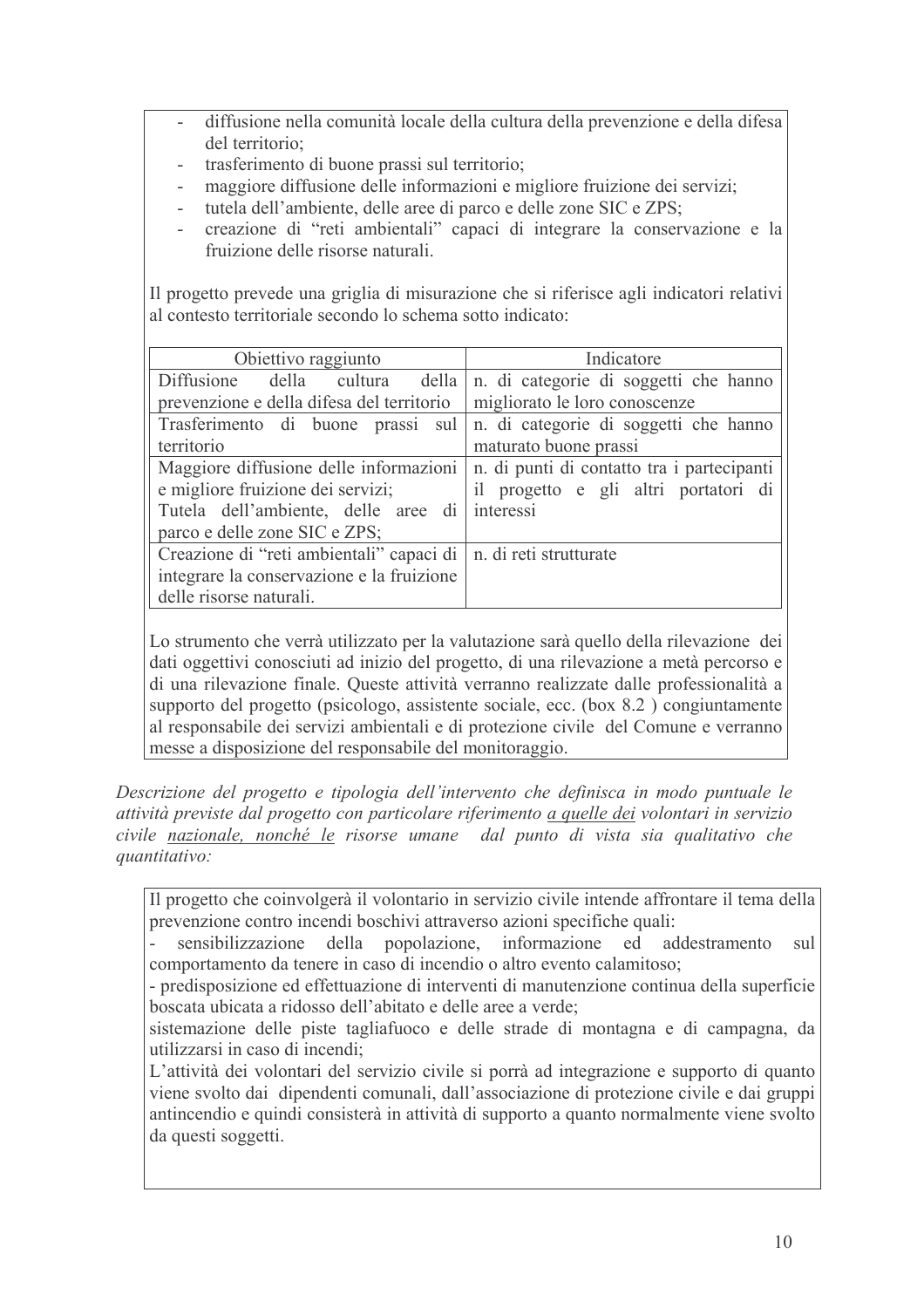| $\cdots$ $\cdots$ $\cdots$<br>Cronoprogramma delle attività                               |              |                         |              |                         |                 |         |                |   |   |    |    |    |
|-------------------------------------------------------------------------------------------|--------------|-------------------------|--------------|-------------------------|-----------------|---------|----------------|---|---|----|----|----|
|                                                                                           | <b>MESI</b>  |                         |              |                         |                 |         |                |   |   |    |    |    |
| <b>ATTIVITA'</b>                                                                          | $\mathbf{1}$ | $\overline{\mathbf{2}}$ | $\mathbf{3}$ | $\overline{\mathbf{4}}$ | $5\phantom{.0}$ | $\bf 6$ | $\overline{7}$ | 8 | 9 | 10 | 11 | 12 |
|                                                                                           |              |                         |              |                         |                 |         |                |   |   |    |    |    |
| Fase I Accoglienza                                                                        |              |                         |              |                         |                 |         |                |   |   |    |    |    |
| Fase II Creazione dei<br>formazione<br>team<br>e<br>generale dei volontari                |              |                         |              |                         |                 |         |                |   |   |    |    |    |
| Fase III Affiancamento e<br>formazione specifica                                          |              |                         |              |                         |                 |         |                |   |   |    |    |    |
| Fase<br>III.2<br>Programmazione<br>delle<br>Attività                                      |              |                         |              |                         |                 |         |                |   |   |    |    |    |
| Fase IV Operativa<br>Condivisione e confronto                                             |              |                         |              |                         |                 |         |                |   |   |    |    |    |
| Fase V Operativa<br>Coinvolgimento<br>e<br>partecipazione attiva della<br>comunità locale |              |                         |              |                         |                 |         |                |   |   |    |    |    |
| Fase VI Operativa<br>Attività di servizio                                                 |              |                         |              |                         |                 |         |                |   |   |    |    |    |
| Fase VII Operativa<br>Creazione di un patto<br>territoriale con gli attori<br>locali      |              |                         |              |                         |                 |         |                |   |   |    |    |    |
| Fase VIII Monitoraggio<br>delle attività                                                  |              |                         |              |                         |                 |         |                |   |   |    |    |    |
| Fase IX Incontri di<br>socializzazione                                                    |              |                         |              |                         |                 |         |                |   |   |    |    |    |
| Fase X Valutazione dei<br>risultati                                                       |              |                         |              |                         |                 |         |                |   |   |    |    |    |

# 8.1 Complesso delle attività previste per il raggiungimento degli obiettivi

Numero dei volontari da impiegare nel progetto:

Numero posti senza vitto e alloggio:

Numero ore di servizio settimanali dei volontari, ovvero monte ore annuo:

 $\overline{4}$ 

- 
- 

 $30$